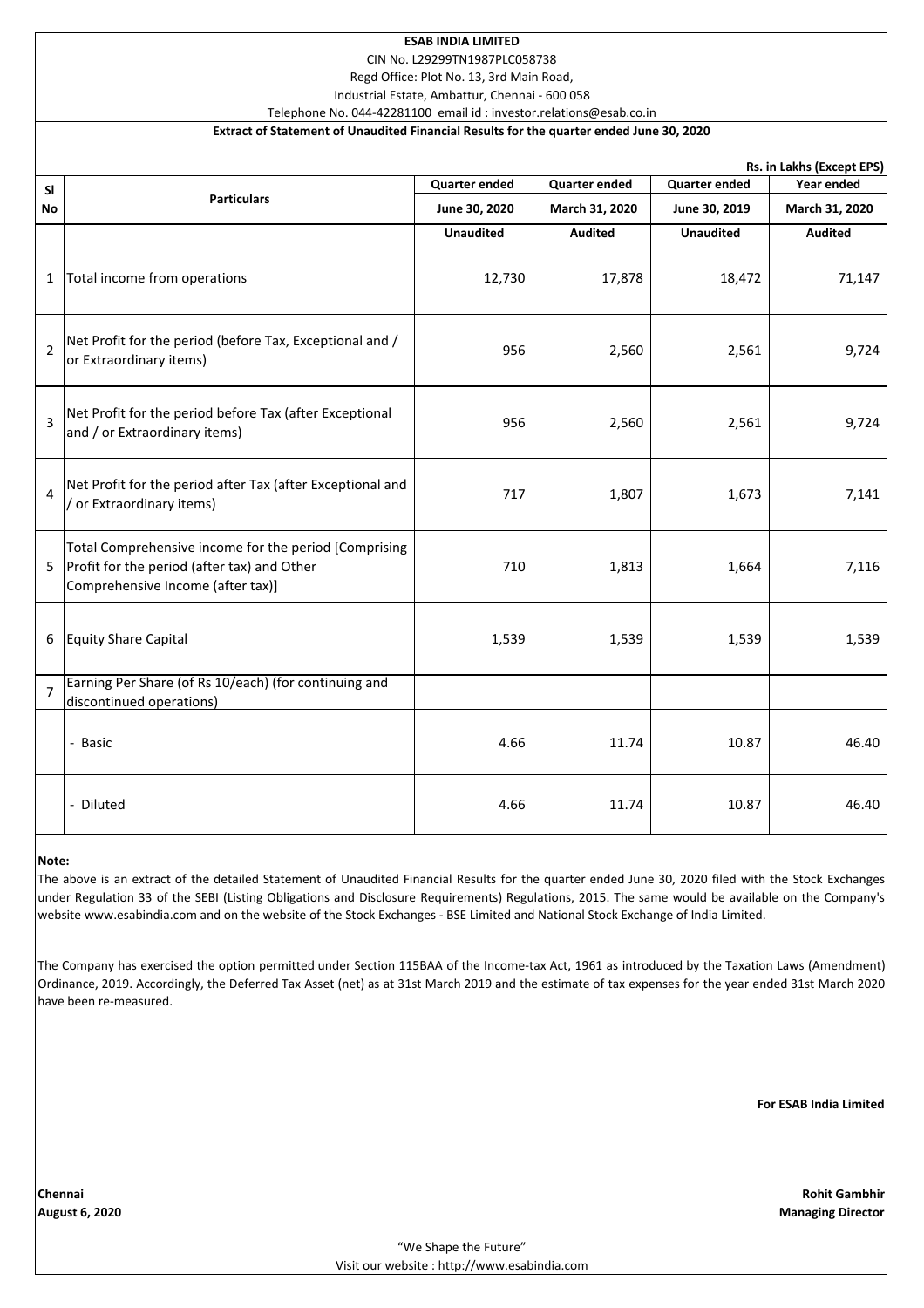| <b>ESAB INDIA LIMITED</b><br>CIN No. L29299TN1987PLC058738<br>Regd Office: Plot No. 13, 3rd Main Road,<br>Industrial Estate, Ambattur, Chennai - 600 058 |                      |                      |                      |                  |  |  |  |  |
|----------------------------------------------------------------------------------------------------------------------------------------------------------|----------------------|----------------------|----------------------|------------------|--|--|--|--|
| Telephone No. 044-42281100 email id : investor.relations@esab.co.in<br>Statement of Unaudited Financial Results for the quarter ended June 30, 2020      |                      |                      |                      |                  |  |  |  |  |
|                                                                                                                                                          |                      |                      |                      |                  |  |  |  |  |
| Rs. in Lakhs (Except EPS)                                                                                                                                |                      |                      |                      |                  |  |  |  |  |
| <b>Particulars</b>                                                                                                                                       | <b>Quarter ended</b> | <b>Quarter ended</b> | <b>Quarter ended</b> | Year ended       |  |  |  |  |
|                                                                                                                                                          | June 30, 2020        | March 31, 2020       | June 30, 2019        | March 31, 2020   |  |  |  |  |
|                                                                                                                                                          | <b>Unaudited</b>     | <b>Audited</b>       | <b>Unaudited</b>     | <b>Audited</b>   |  |  |  |  |
|                                                                                                                                                          |                      |                      |                      |                  |  |  |  |  |
| Revenue from contract with customers                                                                                                                     | 12,431               | 17,498               | 18,126               | 69,796           |  |  |  |  |
| Other income                                                                                                                                             | 299                  | 380                  | 346                  | 1,351            |  |  |  |  |
| <b>Total income from operations</b>                                                                                                                      | 12,730               | 17,878               | 18,472               | 71,147           |  |  |  |  |
|                                                                                                                                                          |                      |                      |                      |                  |  |  |  |  |
| <b>Expenses</b>                                                                                                                                          |                      |                      |                      |                  |  |  |  |  |
| Cost of raw materials and components                                                                                                                     | 4,333                | 9,213                | 9,166                | 35,000           |  |  |  |  |
| consumed                                                                                                                                                 |                      |                      |                      |                  |  |  |  |  |
| Cost of traded goods sold                                                                                                                                | 3,426                | 2,251                | 2,457                | 8,984            |  |  |  |  |
| (Increase)/decrease in inventories of work-in-<br>progress and finished goods                                                                            | 508                  | (827)                | (57)                 | (400)            |  |  |  |  |
| Employee benefits expense                                                                                                                                | 1,759                | 1,912                | 1,931                | 7,556            |  |  |  |  |
| Finance cost                                                                                                                                             | 12                   | 16                   | ٩                    | 50               |  |  |  |  |
| Depreciation and amortisation expense                                                                                                                    | 313                  | 298                  | 326                  | 1,258            |  |  |  |  |
| Other expenses                                                                                                                                           | 1,423                | 2,455                | 2,079                | 8,975            |  |  |  |  |
| <b>Total expenses</b>                                                                                                                                    | 11,774               | 15,318               | 15,911               | 61,423           |  |  |  |  |
| Profit before exceptional items                                                                                                                          | 956                  | 2,560                | 2,561                | 9,724            |  |  |  |  |
| Less: Exceptional items                                                                                                                                  |                      |                      |                      |                  |  |  |  |  |
| Profit after exceptional items before tax                                                                                                                | 956                  | 2,560                | 2,561                | 9,724            |  |  |  |  |
| <b>Tax expense</b>                                                                                                                                       |                      |                      |                      |                  |  |  |  |  |
| -Current tax                                                                                                                                             | 319                  | 617                  | 964                  | 2,439            |  |  |  |  |
| -Adjustment of tax relating to earlier years                                                                                                             |                      | 147                  |                      | 147              |  |  |  |  |
| -Deferred tax expense/(credit)                                                                                                                           | (80)                 | (11)                 | (76)                 | (3)              |  |  |  |  |
|                                                                                                                                                          | 239                  | 753                  | 888                  | 2,583            |  |  |  |  |
| Profit for the period                                                                                                                                    | 717                  | 1,807                | 1,673                | 7,141            |  |  |  |  |
| Other comprehensive income/(expense) - net of<br>tax                                                                                                     | (7)                  | 6                    | (9)                  | (25)             |  |  |  |  |
| <b>Total comprehensive income</b>                                                                                                                        | 710                  | 1,813                | 1,664                | 7,116            |  |  |  |  |
| Paid up equity share capital (Face value of Rs.                                                                                                          | 1,539                | 1,539                | 1,539                | 1,539            |  |  |  |  |
| 10 each)                                                                                                                                                 |                      |                      |                      |                  |  |  |  |  |
| Reserves and surplus (i.e other equity)<br><b>Networth</b>                                                                                               |                      |                      |                      | 32,236<br>33,775 |  |  |  |  |
| Earnings per equity share (EPS)                                                                                                                          |                      |                      |                      |                  |  |  |  |  |
| Basic and diluted (in Rs.)                                                                                                                               | 4.66                 | 11.74                | 10.87                | 46.40            |  |  |  |  |
| Weighted average number of shares (Nos.)                                                                                                                 | 1,53,93,020          | 1,53,93,020          | 1,53,93,020          | 1,53,93,020      |  |  |  |  |
| Par value of equity share (in Rs.)                                                                                                                       | 10                   | 10                   | 10                   | 10               |  |  |  |  |